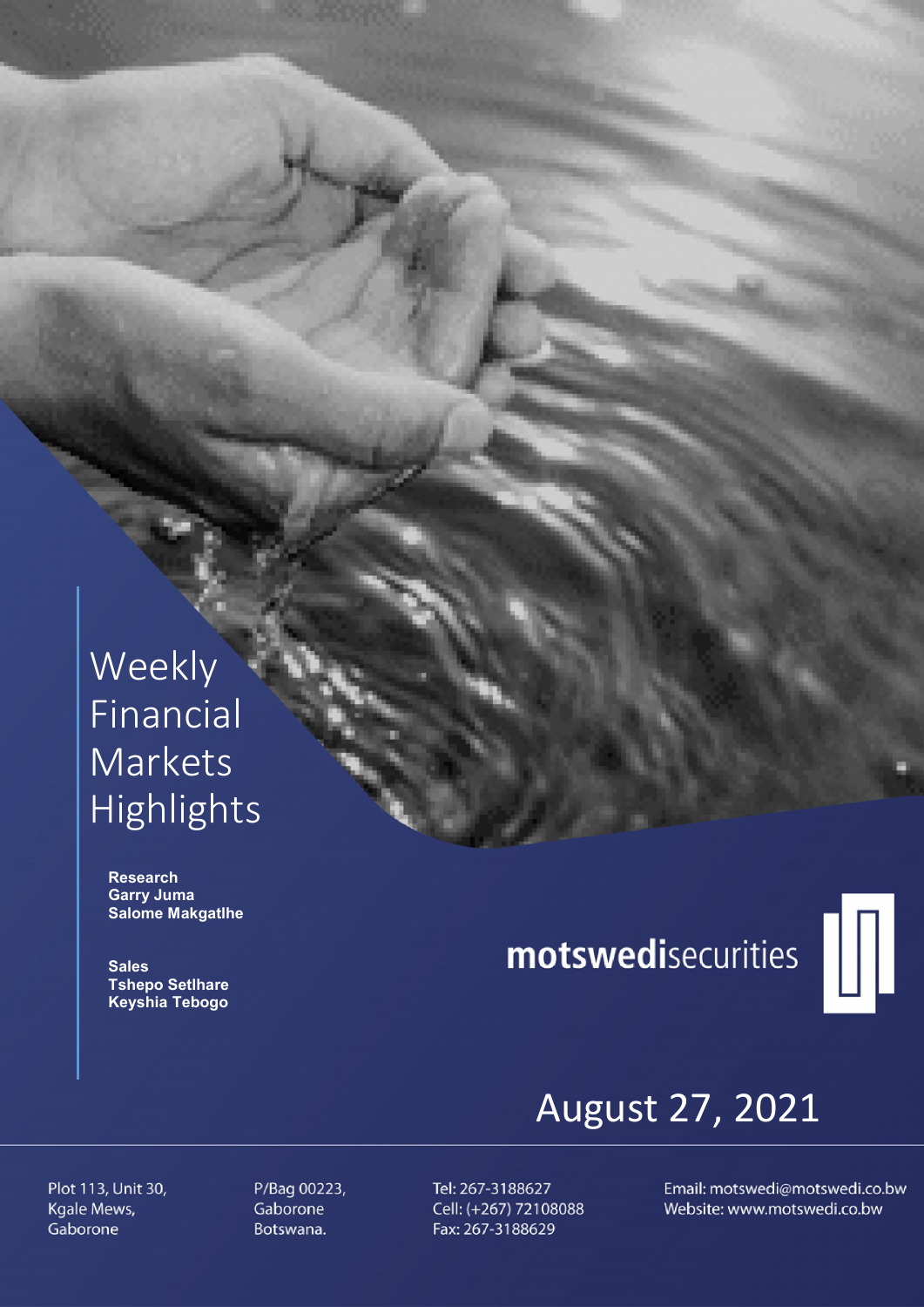motswedisecuritie

A member of the Botswana Stock Exchange

# 1.0 Local Equity…

The domestic indices clocked their third consecutive week of gains as Friday trading came to an end. The Domestic Company Index (DCI) climbed 0.14% in the week, reducing its loss for the year to negative 2.09%. While the Domestic Company Total Returns Index (DCTRI) also gained 0.14% in the week, adding on to its growth for the year, which as at the close of the week stood at +1.51%. In the absence of any company on the Domestic Board going exdividend in the week, the DCTRI's movement was identical to that of the DCI.

Leading the gainers in the week was Letlole La Rona, pocketing five thebe from the market to close at over a five-year high of P2.40/linked-unit. Investors are likely hoping that the two potential transactions that Letlole is currently undergoing negotiations for will yield returns that outweigh any value price increases that the linked-unit may experience. As a result of the week's gain, Letlole's growth for the year has near doubled to 4.8%.

StanChart and Absa were in the gainers pool for the week, likely getting support from the Q1 GDP numbers (published mid-July 2021) that show a continued recovery in the financial services sector of the economy. This is seen further in the recent trading statement published by Absa, highlighting an expected improvement in the bank's half-year performance. Granted, an improved performance for Absa was expected given that the credit impairment provisions from the previous comparative period would have started to smoothen out as the economy opened up (after COVID-19 induced lockdowns) and credit risk began to normalise. Absa closed the week three thebe higher at P4.45/share. While demand for StanChart's shares drove the Company's price to its

highest since June 2019, closing the week valued at P1.90/share.

As is typical of a stock after going ex-dividend (and/or investors receiving their dividends) BTCL closed the week one thebe lighter at P0.74/share. Investors were cashing in their gains after driving the price up earlier in the month of August in a bid to qualify for the company's final dividend for 2021. Given the loss in the week, BTCL's decline for the year extended to negative 9.8%.

Meanwhile on the Foreign Board of the BSE, Lucara and BOD both posted losses in the week. The losses dragged the Foreign Company Index (FCI) 0.15% lower, shrinking its growth for the year to 0.1%.

# BSE Indices – Week ending 27 August 2021

| <b>DCI Close</b>   | 6,735.63 |  |  |  |
|--------------------|----------|--|--|--|
| Weekly Change (%)  | $+0.14$  |  |  |  |
| YTD Change (%)     | -2.09    |  |  |  |
| <b>FCI Close</b>   | 1,548.83 |  |  |  |
| Weekly Change (%)  | $-0.15$  |  |  |  |
| YTD Change (%)     | $+0.10$  |  |  |  |
| <b>DCTRI Close</b> | 1,689.93 |  |  |  |
| Weekly Change (%)  | $+0.14$  |  |  |  |
| YTD Change (%)     | $+1.51$  |  |  |  |

*Source: Motswedi Securities, BSE*

# Market Summary – Week ending 27 August 2021

| No. of Shares Trading    | 4,699,951  |
|--------------------------|------------|
| Turnover (BWP)           | 12,898,705 |
| Turnover (USD)*          | 1,151,854  |
| No. of stocks trading#   | 15         |
| No. of stocks advancing# | 4          |
| No. of stocks declining# | 1          |
| No. of stocks unchanged# | 18         |

*Source: Motswedi Securities, BSE \*US\$/BWP = 0.0893 # = Domestic Main Board*

 $\overline{2}$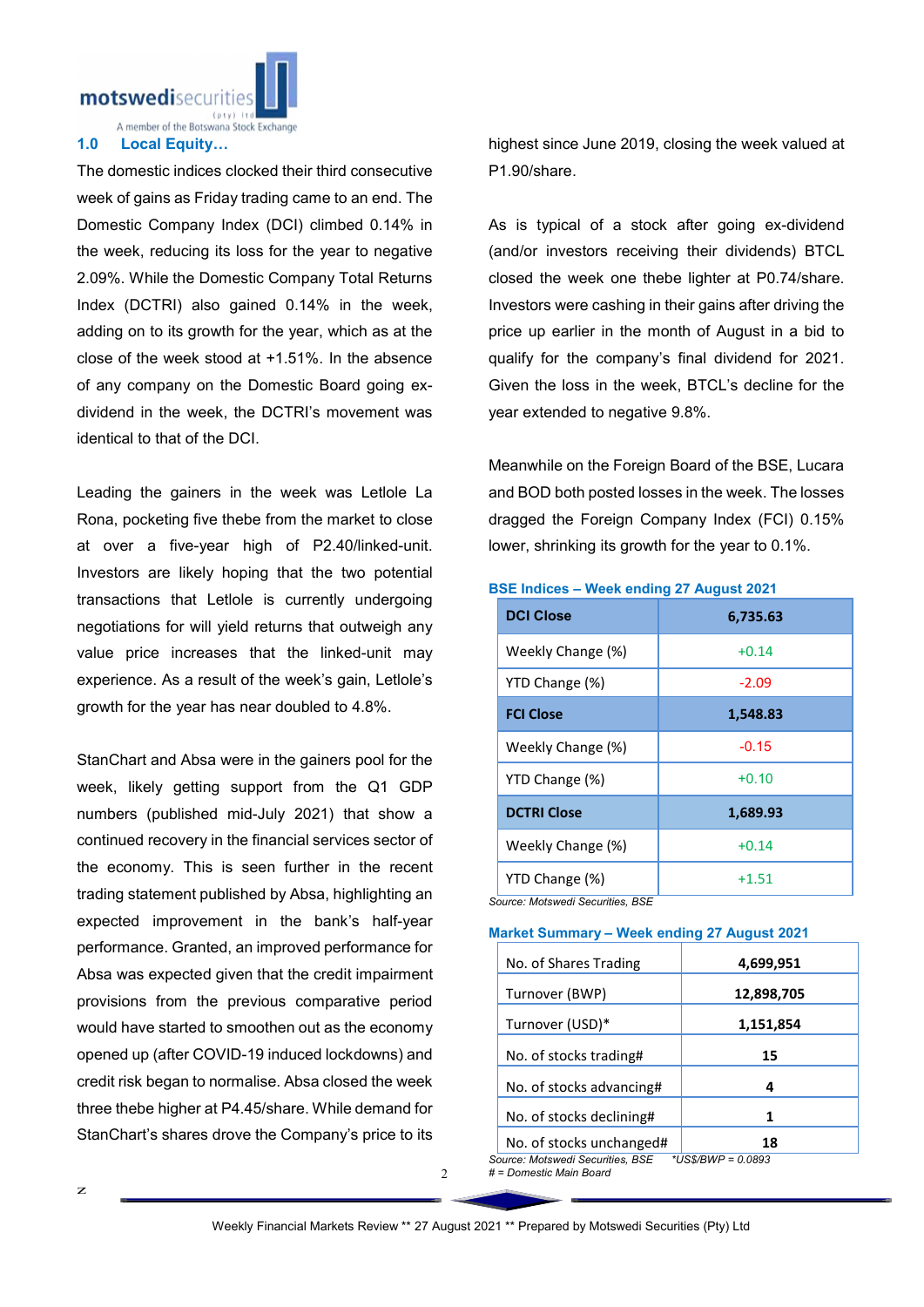

#### BSE Weekly Price Movements

| <b>COUNTER</b>           | 27 Aug<br>(t) | 20 Aug<br>(t) | <b>Change</b><br>(%) | <b>YTD</b><br>(% ) |
|--------------------------|---------------|---------------|----------------------|--------------------|
| LETLOLE 1                | 240           | 235           | $+2.1$               | $+4.8$             |
| STANCHART 1              | 190           | 187           | $+1.6$               | $+31.0$            |
| <b>TURNSTAR 1</b>        | 200           | 198           | $+1.0$               | $-20.0$            |
| ABSA 1                   | 445           | 442           | $+0.7$               | $-17.3$            |
| LUCARA $\downarrow$      | 610           | 725           | $-15.9$              | $+19.4$            |
| $BOD \downarrow$         | 11            | 12            | $-8.3$               | $-8.3$             |
| <b>BTCL</b> $\downarrow$ | 74            | 75            | $-1.3$               | $-9.8$             |

*Source: Motswedi Securities, BSE* 

2.0 Company Announcements (on BSE X-News)

Absa's Board of Directors hereby advise its shareholders that the Company's consolidated interim profit before tax for the period ended 30 June 2021, will be 100 - 130 percent higher (approximately BWP258 million to BWP296 million) than what was reported for the period ended 30 June 2020, which amounted to BWP129 million. The full details will be provided to the shareholders at the announcement of the half year financial results due to be released on 16 September 2021. Accordingly, the shareholders of the Company and potential investors are advised to exercise caution when trading in the Company's securities until the results are formally published.

BancABC published a circular in the day, wherein its Board of Directors proposes the Name Change. The purpose of this Circular is to furnish Shareholders with all the relevant information relating to the Name Change. As announced by the Company on 19 April 2021 and 2 July 2021, Access Bank Plc is in the process of acquiring 78.15% of the stated capital in BancABC from ABC Holdings Limited. It is anticipated that the Proposed Acquisition will complete on or around 30 September

z

2021. In anticipation of the completion of the Proposed Acquisition, Access Bank Plc seeks to effect the Name Change in order for the Company's name to match the names of its other subsidiaries in Zambia, the United Kingdom, Rwanda, Ghana, Congo, Sierra Leone, Gambia, Kenya Mozambique and most recently, South Africa. Further, notice is hereby given that a virtual Extraordinary General Meeting of Shareholders of African Banking Corporation of Botswana Limited T/A Banc ABC will be held on 16th September 2021 at 09h00 or anytime thereafter.

**BIHL** announce that the Group's interim results (profit before tax) for the six-month period ended 30 June 2021 will be lower than those reported for the six-month period ended 30 June 2020 by between 22% and 26%, this translates to a reduction of between P72 million and P85 million in the Profit Before Tax (PBT). PBT for the six-month period ended 30 June 2020 was P321.8 million. The Group recorded an increase in claims of 44% during the sixmonth period to June 2021 due to excess mortality adversely impacting the life insurance business. The increase in mortality was driven by the COVID-19 pandemic as the country continues to battle with high infection rates experienced in the 3rd wave which have overwhelmed medical facilities. In the comparative period the number of claims were lower than expectation, largely assisted by the lockdowns and lower infection rates. The Group recorded a strong top-line performance during the period resulting from impressive volumes of new business underwritten. Capitalization levels continue to be significantly more than regulatory requirements and internally stipulated risk appetite. The Board is actively monitoring the risks brought about by excess mortality and has put measures in place to manage the impact. However, the trading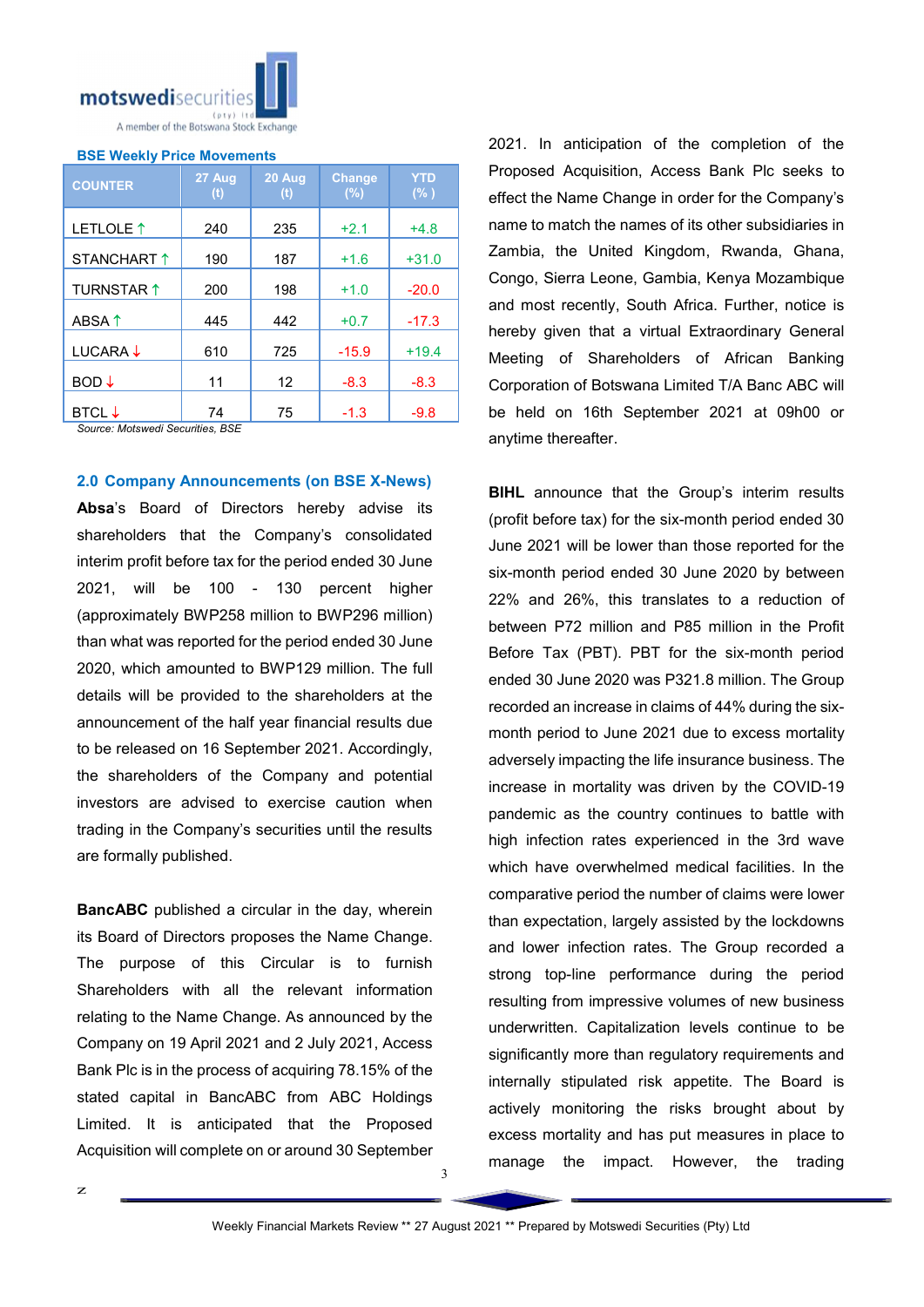

A member of the Botswana Stock Exchange

environment remains volatile, and COVID-19 is expected to continue to pose challenges into the 2nd half of the year. The Group's results for the sixmonth period ended 30 June 2021 are expected to be published on or around 2nd September 2021. Accordingly, the shareholders of BIHL and potential investors are advised to exercise caution when trading in the Company's securities until a detailed announcement is made. The financial information on which this trading statement is based has not been reviewed or reported on by BIHL's Independent Auditors.

Chobe Holdings Limited announced the sale of its Ordinary Shares by a Director, namely Adams Tuomey Chilisa Dambe, who sold a sum of 547,073 at P7.50 each.

Cresta Marakanelo Limited further advised shareholders that the unaudited consolidated loss before tax of the Company for the six months ended 30 June 2021, is estimated to have reduced by between 15% to 25% (P6.6 million to P10.6 million) compared to the loss before tax of P42.5 million reported for the six months ended 30 June 2020. This improvement in performance in the current year is mainly due to uninterrupted trading throughout the period, whereas during the prior year, the Company's results were impacted by the closure of the hotels for normal operations from 2 April 2020 to 4 June 2020, during the nationwide COVID-19 pandemic lockdown. The unaudited interim financial statements for the period ended 30 June 2021 will be released by 30 September 2021. Accordingly, Shareholders are advised to exercise caution when dealing in the Company's securities until a full announcement is made. The information in this announcement has not been reviewed by the Company's independent auditors.

z

Cresta Marakanelo announces the appointment of Wise Leadership (Proprietary) Limited as Company Secretary with effect from 19 August 2021. Wise Leadership is a 100% ci0zen owned company, which has been providing Corporate Secretarial and Corporate Governance Consultancy services in Botswana for over 10 years. Wise Leadership's clients are from diverse industries and include public and private companies, non-profit organisations, and state-owned entities.

StanChart advised shareholders that the unaudited consolidated Profit Before Tax ("PBT") for the six months ended 30 June 2021 will be approximately between 26% to 31% (BWP28 million to BWP34 million) lower than the BWP109 million reported for the six months ended 30 June 2020. The results of the half year ended 30th June 2021 shall be published before the 30th September 2021 and full details will be provided thereupon. The actual results may differ from as disclosed herein. Accordingly, Shareholders and Investors are advised to exercise caution when dealing in the Company's securities until a full announcement is made.

RDC Properties Limited unitholders are further advised that the proposed transaction as set out in the cautionary announcement dated 23 July 2021, the potential acquisition and subsequent delisting of Tower Property Fund Limited in South Africa is still in progress and which, if successfully concluded, may have an impact on the value and number of the Company's Linked Units. The afore-mentioned acquisition is intended to enhance the existing portfolio and is a continuation of the Company's strategy of portfolio and geographic diversification. The Directors therefore advise Unitholders to exercise caution when dealing in the Company's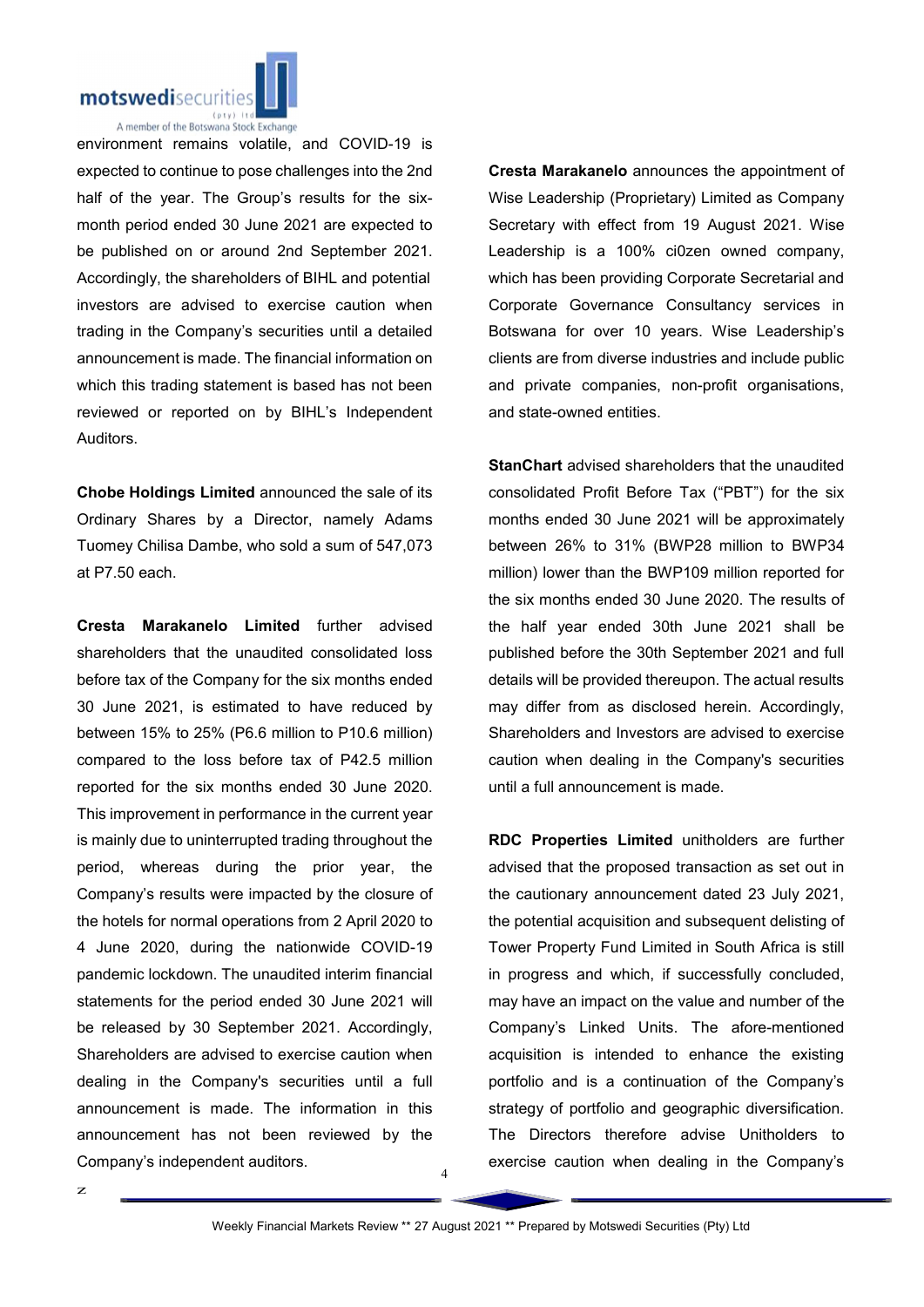

securities until such time as the results of the negotiations are known.

Anglo American plc announces that it has purchased 173,137 of its ordinary shares at US\$0.54945 each on Exchange (as defined in the Rules of the London Stock Exchange) from Goldman Sachs International ("Goldman Sachs") as part of its buyback programme announced on 29 July 2021 (the "Programme").

Anglo American plc announces that it has purchased 142,246 of its ordinary shares of US\$0.54945 each on Exchange (as defined in the Rules of the London Stock Exchange) from Goldman Sachs International ("Goldman Sachs") as part of its buyback programme announced on 29 July 2021 (the "Programme").

Anglo American plc announces that it has purchased 139,510 of its ordinary shares of US\$0.54945 each on Exchange (as defined in the Rules of the London Stock Exchange) from Goldman Sachs International ("Goldman Sachs") as part of its buyback programme announced on 29 July 2021 (the "Programme").

Anglo American plc announces that it has purchased 146,349 of its ordinary shares of US\$0.54945 each on Exchange (as defined in the Rules of the London Stock Exchange) from Goldman Sachs International ("Goldman Sachs") as part of its buyback programme announced on 29 July 2021 (the "Programme").

Rules of the London Stock Exchange) from Goldman Anglo American plc announces that it has purchased 358,665 of its ordinary shares of US\$0.54945 each on Exchange (as defined in the

Sachs International ("Goldman Sachs") as part of its buyback programme announced on 29 July 2021 (the "Programme").

Botswana Diamonds is pleased to announce that Okwa Diamonds Pty Ltd, a joint venture with Vast Resources plc ("VAST") in which Botswana Diamonds has an initial 10% carried interest, has today conditionally agreed to acquire Gem Diamonds Botswana Pty Ltd ("GDB"), a wholly owned subsidiary of Gem Diamonds Ltd ("Gem Diamonds"), for a cash consideration of US\$4 million. GDB's primary asset is the fully permitted Ghaghoo diamond mine in central Botswana, which is currently under care and maintenance. BOD has an initial free carried interest of 10% in Okwa Diamonds Pty Ltd ("Okwa") for the first US\$15 million of expenditure by Okwa, which is being funded by VAST (including the acquisition cash consideration). Thereafter, BOD will not be diluted below 2.5% of Okwa. BOD can also earn up to a further 20% interest in Okwa through funding 20% of expenditure. Under the terms of the joint venture with VAST, BOD will be the operator of the Ghaghoo mine until such time as an agreed management team is in place. The acquisition of GDB is conditional, inter alia, on relevant regulatory and competition authority approvals in Botswana and is expected to complete during the latter part of 2021.

CA & S wishes to announce that the Company's profit before tax for the six months ended 30 June 2021 is expected to be between R 138.1m and R 142.1m compared to the reported profit before tax for the previous corresponding period of R 78.8m, which represents an increase of between 75% and 80% on the profit before tax of the previous corresponding period. The Company's headline earnings per share ("HEPS") for the six months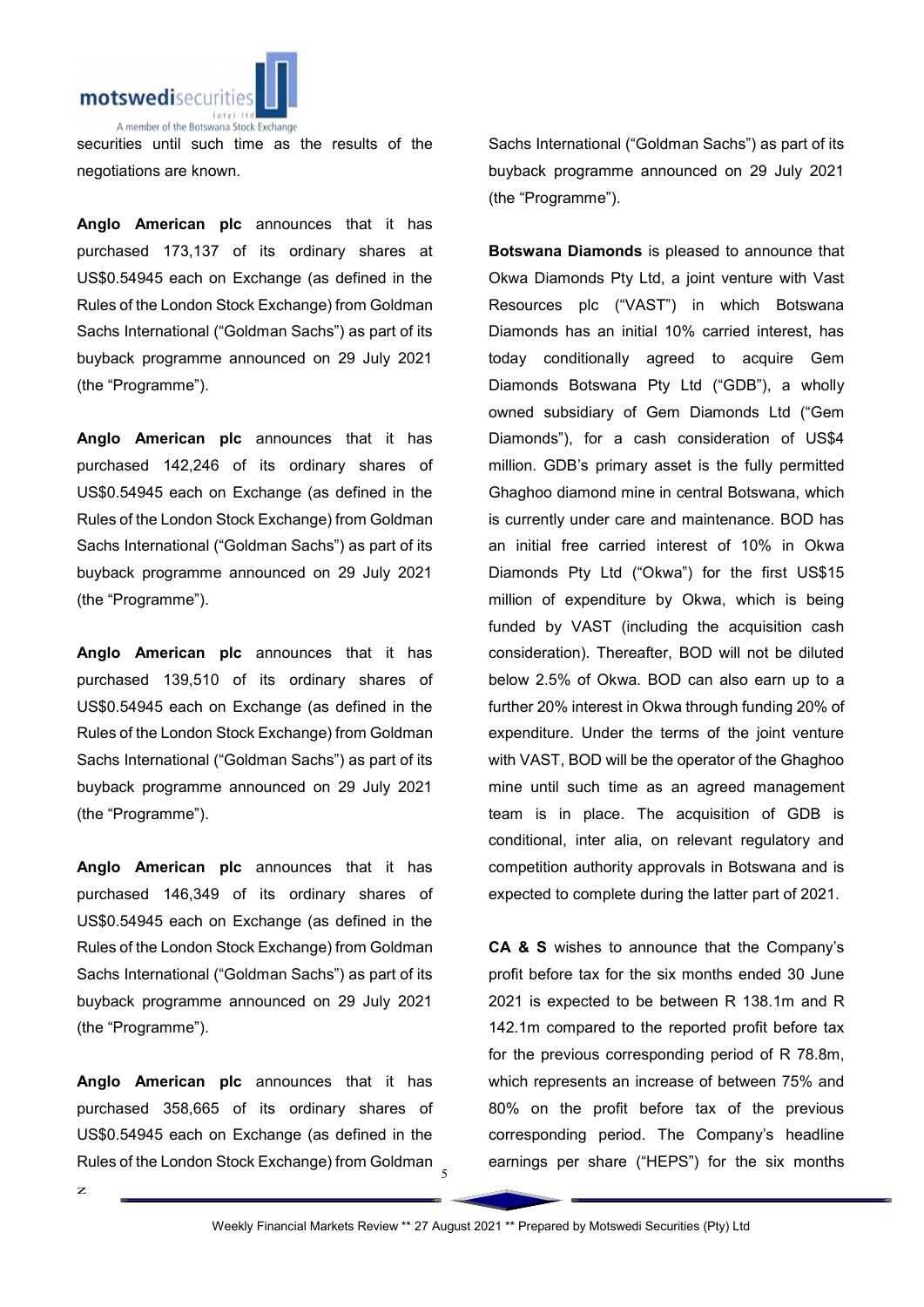

A member of the Botswana Stock Exchange

ended 30 June 2021 is expected to increase to between 8.33 cents and 8.94 cents per share, an increase of between 68% and 73% in comparison to the HEPS of 12.20 cents reported in the previous corresponding period. The Company's earnings per share ("EPS") is expected to increase between 10.92 cents and 11.33 cents per share, an increase of between 131% and 136% in comparison to the EPS of 8.31 cents in the previous corresponding period. Shareholders should take note that trading conditions have been and are expected to remain challenging for the foreseeable future. Preparation of the results for the six months ended 30 June 2021 has started and is expected to continue until on or about 30 September 2021 when the unreviewed summarised interim financial results are expected to be released. Accordingly, shareholders are advised to exercise caution when trading in the Company's securities until such time as the interim results are released. The information in this announcement has not been reviewed or reported on by CA&S' independent auditors.

Shumba noted that pursuant to the announcement released on 22 July 2021 whereby Shumba Energy Limited (Shumba Energy (Mauritius) or the Company) announced that it intends to redomicile to Botswana the company wishes to inform shareholders that all non-executive directors of the company have voluntarily stepped down from the board effective 19 August 2021. They will however remain on the board of Shumba Energy (Botswana) (previously known as Sechaba Natural Resources). The following directors have voluntarily stepped down in order to facilitate the re-organisation of the company and redomicile the company from Mauritius to Botswana:

- Alan Mitchell Clegg
- Boikobo Paya

Sipho Ziga

- Lerang Selolwane
- Jihane Muhamodsaroar
- Yannick Pascal Lam Yee Man

The executive directors will remain on the board of Shumba Energy (Mauritius). The Company is of the believe that until the reorganisation is complete the board composition of Shumba Energy (Mauritius) shall not be in compliance with BSE Listing requirements. The Company will call an EGM as soon as possible in order for shareholders to approve the reorganisation of the business once the required documentation is ready and has been approved.

RDC Properties Limited unitholders are further advised that the negotiations as set out in the cautionary announcement dated 23 July 2021, are still in progress for a cross-border acquisition in Zambia which, if successfully concluded, may have an impact on the value of the Company's Linked Units. The afore-mentioned acquisition is intended to enhance the existing portfolio and is a continuation of the Company's strategy of portfolio and geographic diversification. The Directors therefore advise Unitholders to exercise caution when dealing in the Company's securities until such time as the results of the negotiations are known.

### 3.0 Foreign Exchange…

The US dollar rebounded from a one-week low during Friday mid-afternoon trading, but still in line to post a weekly loss against a number of its trading partners. Pressuring the greenback in the week was improved risk appetite following the full approval of the COVID-19 vaccine made by Pfizer and BioNTech by the US Food and Drug Administration.

6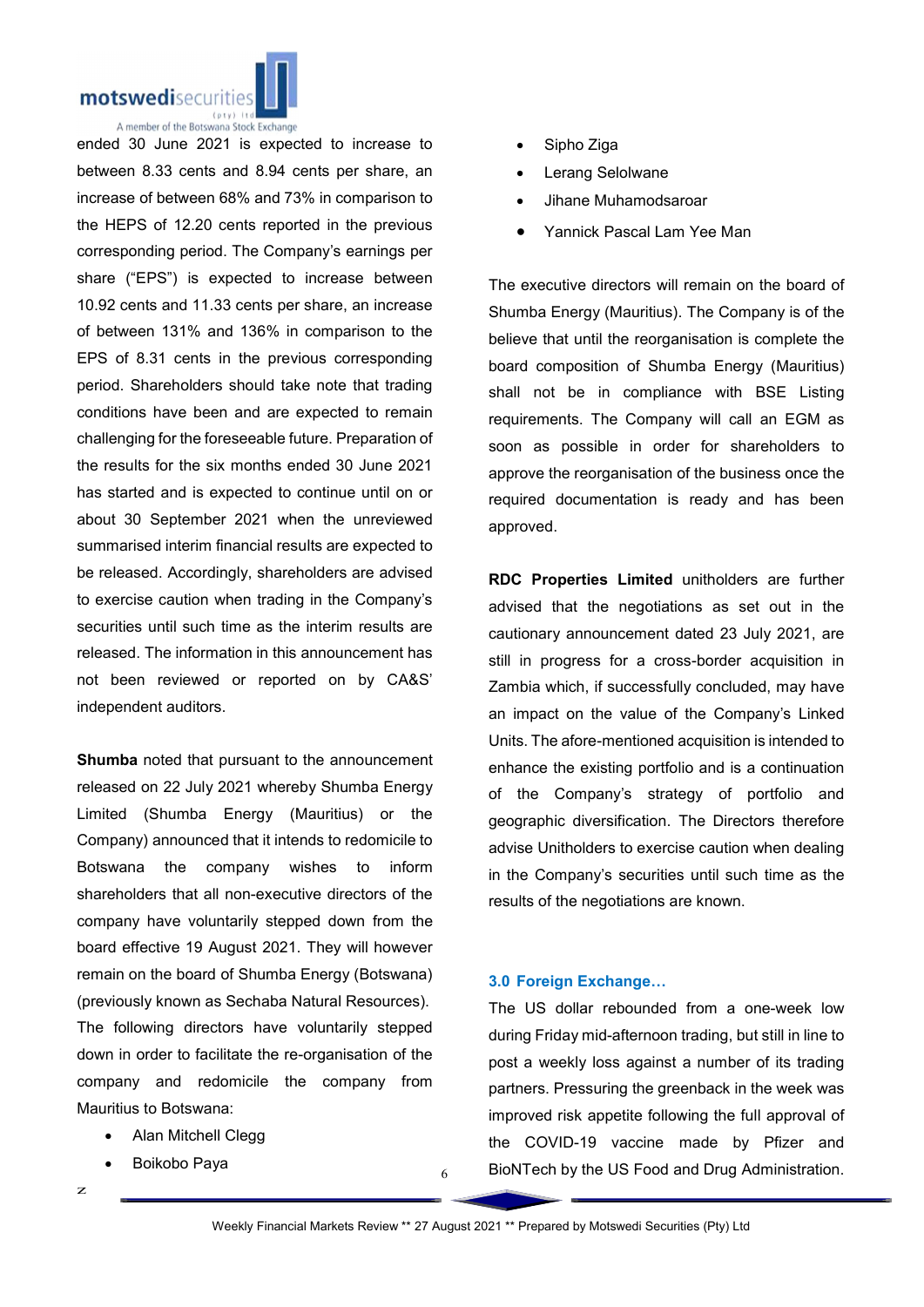

By Friday afternoon, focus had however shifted towards the Jackson Hole summit, wherein the US Federal Reserve Chair was expected to give a speech and possibly give any clues on the possible timing of the tapering of the US' stimulus bond buyback programme. Should the Fed Chair give insight to the when the tapering process would begin, there is anticipation that the dollar may gain some support and strengthen against its trading partners. However, should the beginning of the tapering process not be mentioned, investors may strive to seek higher returns from the riskier currencies.

| <b>Currency</b>    | 27 Aug | 20 Aug | Change<br>$(\% )$ | YTD<br>$(\% )$ |
|--------------------|--------|--------|-------------------|----------------|
| 罂<br>US\$/BWP      | 0.0893 | 0.0883 | 1.13              | $-5.10$        |
| ⋝⊒<br>↓<br>ZAR/BWP | 1.3307 | 1.3463 | $-1.16$           | 0.09           |
| ю.<br>EUR/BWP      | 0.0759 | 0.0756 | 0.40              | $-9.64$        |
| 픪똟<br>GBP/BWP      | 0.0652 | 0.0648 | 0.62              | $-9.19$        |
| ↑●<br>JPY/BW       | 9.83   | 9.6900 | 1.44              | $-3.91$        |
| CNH/BWP            | 0.5792 | 0.5746 | 0.80              | $-11.80$       |

# Domestic Exchange rates

*Source: Bank of Botswana*

Meanwhile, the local unit gained some traction against its most of its competitors in the week, driven by increased investor appetite for the riskier currencies.

#### 4.0 Commodities…

more especially as the COVID-19 Delta variant  $_7$ Oil prices climbed on Friday, in line to post its largest weekly gain since June 2020, fuelled by anticipated supply disruptions in the Gulf of Mexico. Energy companies in the region ceased production ahead of the possible arrival of a hurricane over the weekend. Further supporting oil prices in the year, are growing expectations that the Organisation of Petroleum Exporting Countries and its allies (collectively known as OPEC+) might hold back on increasing output,

rakes over economies around the globe and hinders the demand for crude. During mid-afternoon trading, Brent was trading 11% higher for the week at around US\$72.29 per barrel, adding to its gains for the year, which now stand at 40%.

Gold prices were on track for their largest weekly gain in more than three months, with a rise of 1.3% and trading at around US\$1,796.70 per ounce. Supporting the unit was safe haven demand amidst increased geopolitical tensions in Afghanistan as well as drop in the US dollar earlier in the week. A weaker dollar makes gold cheaper for non-US dollar investors. On a year to date basis, gold prices are down 5%.

Silver was headed for its largest weekly rise since May 2021, trading at around US\$23.63 per ounce at the time of writing. Meanwhile, Platinum was trading at around US\$1,000.92 per ounce at the time of writing.